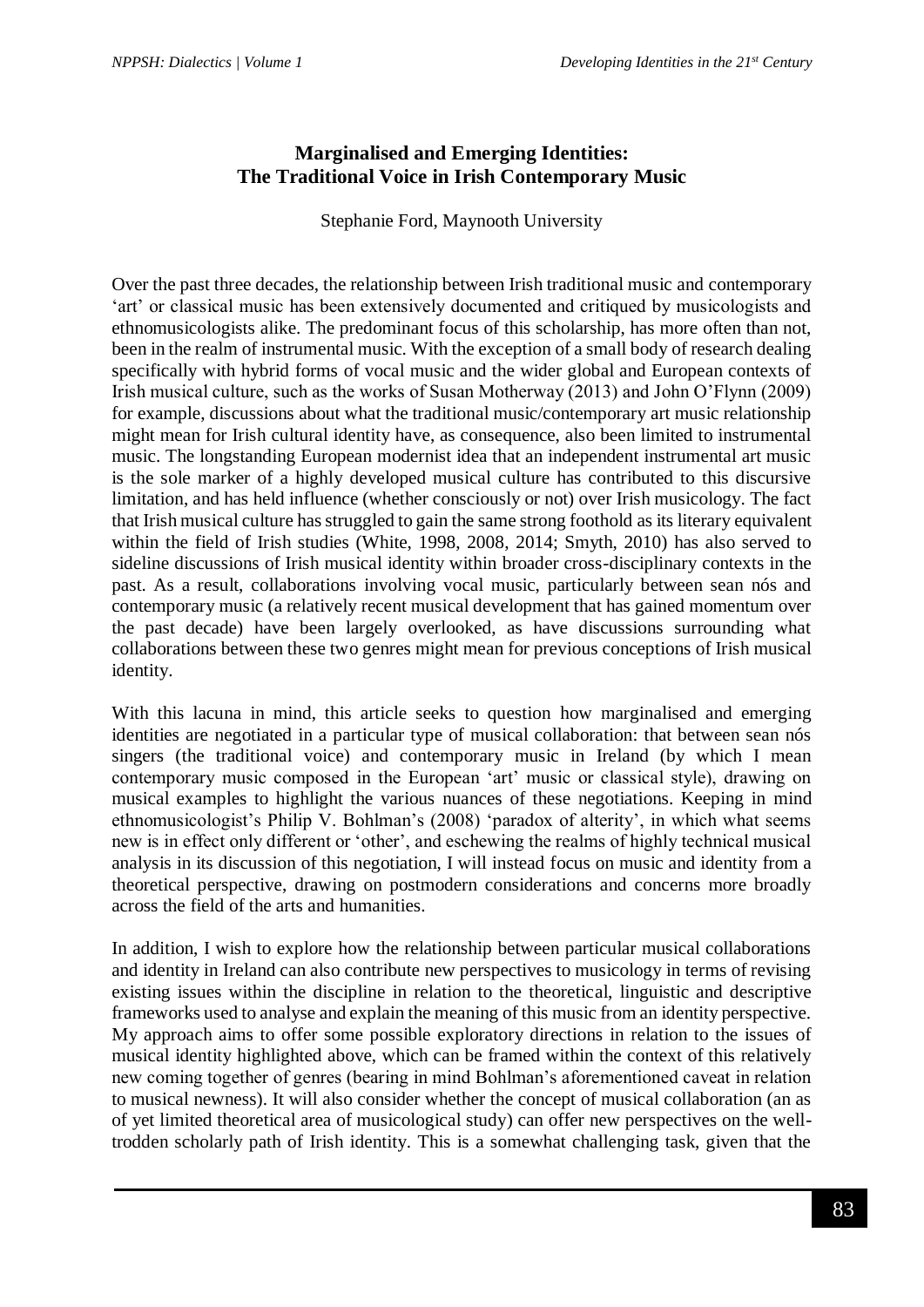historical portrayal of traditional music and art music as binary opposites has overshadowed discussions of Irish musical identity within musicology (White, 1998, 2008, 2014; Dwyer, 2014; Deane, 1995, 2005). Before delving into the discourse between these two genres (more specifically between sean nós and contemporary music) and exploring some of the areas outlined above, it is first necessary to look at how the socio-historical discourse of sean nós has been shaped within musicology, and how its development as representative of both an emerging and marginal identity in Irish musical culture has led to its collaboration with contemporary music.

#### **Sean nós singing: history and discourse**

In a general sense, sean nós (translation: 'old style') singing can be defined as unaccompanied solo singing in the Irish language, whereby variation and ornamentation of the melody are features. Although this is a common and widely accepted definition of the term, variations of what constitutes sean nós in terms of style and practice is the norm in academic literature, with scholars' own cultural and political agendas often coming into play when defining the term and the practice it refers to. The issue is further complicated by the use of 'traditional singing' and 'sean nós' interchangeably, the former often covering a much broader remit of song and singing styles in Irish and English. Furthermore, much work has been done by scholars Lillis Ó Laoire (1998, 2005, 2011) and Éamonn Costello (2015) in relation to the Gaelic League's official adoption of the term 'sean nós' in singing competitions. It is generally accepted that the term is more recent than the tradition or practice it relates to, and that it was applied as a label during the period of the Gaelic Revival to unaccompanied solo singing in the Irish language, specifically in the context of the Gaelic League's Oireachtas festival, which was dedicated to the promotion and preservation of the Irish language (Ó Laoire, 1998). This distinction was deemed necessary in order to distinguish it from less 'authentic' vocal forms which existed and were practiced by Irish and non-native speakers alike in the first half of the 20th century (Ó Laoire, 1998). If by the twentieth century sean nós was actively promoted as the 'authentic' voice of the nation by the Gaelic League, an appreciation of the art form outside of the Gaeltacht areas in which it was practiced was not particularly forthcoming, as the following quote from scholar Róisín Nic Dhonncha (2012, p. 160) illustrates:

The sense of the 'alien' quality of sean nós was conveyed in articles which appeared in newspapers and journals in the early 1900s, such as the following in *An Claidheamh Soluis*, which was at the time edited by Patrick Pearse: 'There is a really large body of the public who do not for a moment wish to sneer at traditional singing, though it be unpleasant to their ears'.

The aftermath of postcolonial nationalism and the dominance and importance of competitions in traditional music culture, coupled with the perception that sean nós singing was the preserve of Gaeltacht areas ensured that the practice also inherited a discourse which portrays it as a highly specialized and 'unique' form of Irish musical culture. It is considered an elite practice within traditional music itself, as the following extract from Nicholas Carolan (2007, p. ii), who is fondly remembering the 'folk-revival' period of the 1950s-1960s demonstrates:

There was a certain puritanism involved: in contrast to the overtly commercial musical worlds, traditional singing has a natural simplicity, directness and sincerity: it had deliberately uncomplicated musical textures and deliberately small musical forces. It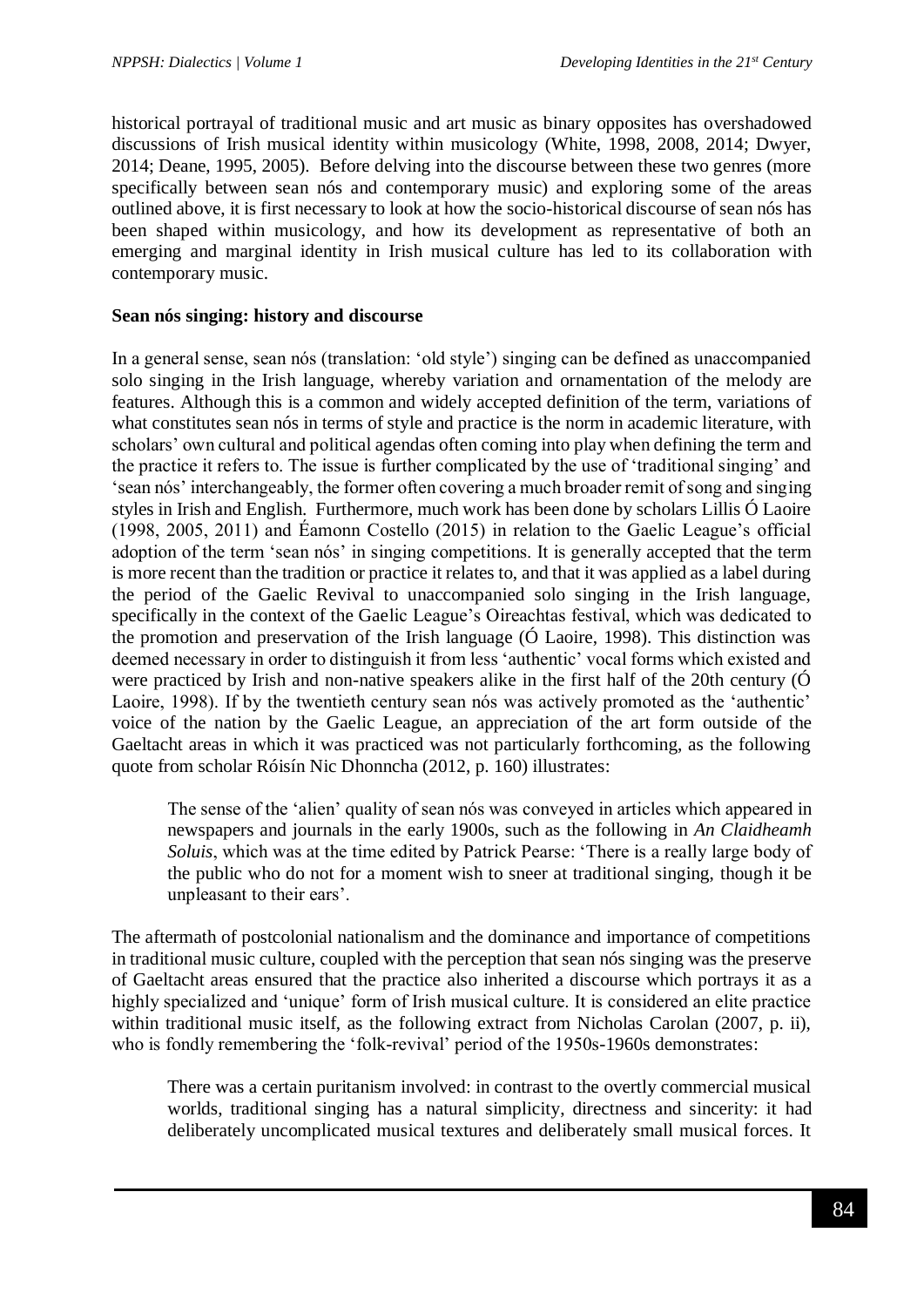had an internationalism all of its own, and a certain feeling of being part of an aesthetic elite.

These examples highlight that sean nós is more often than not portrayed as a peripheral musical practice that is doubly excluded within academic scholarship. It is excluded both by the wider culture of traditional music, in which instrumental music is more popular and where sean nós is considered 'elite', and by the English speaking culture of Ireland, where the prevailing perception of sean nós as an Irish language tradition (as opposed to its reality as a hybrid tradition encompassing repertoire in Irish and English) and its associations with the more zealous strains of cultural nationalism within the Gaelic Revival context have cemented its position on the peripheries of Irish musical culture, its musical identity and voice characterised by its marginality.

# **Sean nós as emerging identity**

Returning to the questions posed at the beginning of this article raises the issue of whether it is possible for sean nós to be considered as representative of an emerging musical identity in light of the growing popularity of sean nós in new musical contexts, given that its position has always been on the peripheries or margins of Irish musical culture. This marginality is not unique to sean nós, and can be seen within the broader context of global folk and popular musics. For example, popular music scholar Fabian Holt (2008) has highlighted that some of the popular musics native to the USA are perceived as partially 'foreign' and have a marginal status in both the corporate music industry and American music studies. However to understand how what appear to be conflicting conceptions of sean nós are related and can co-exist within Irish culture, it is necessary to frame contemporary conceptions of sean nós within the context of globalisation and its homogenising forces alongside opposing postmodern concerns, which seek to highlight marginalised narratives and voices in a bid to accurately represent the fragmented and pluralistic nature of culture. Music has not been exempt from these opposing forces, and as scholar Susan Motherway (2013) has highlighted, the impact of the wider availability of recordings and technology and the opening up of new performance contexts and performance spaces to traditional singers as a result of these developments has meant that artists can now choose between the local/particular and the global/popular, or can enter into what Homi Bhabha determines as a third space, a non-localized place where mediation occurs—a space where musical collaborations exist.

The new developments mentioned above have meant that the audience for sean nós in hybrid and collaborative forms has grown, as it is presented in a variety of new cultural contexts. For example, sean nós singer Sibéal Ní Chasaide recently featured in a musical variety show at the Bord Gais theatre which was also broadcast on RTÉ entitled *Centenary*, as part of the official programme of the 1916 commemorations. The theatricality of the show was about as far removed from the traditional context of sean nós as is possible. However, the criteria which had previously served to marginalise sean nós in its traditional form, its uniqueness and aesthetic eliteness, its perceived 'Irishness', and its associations with a particular geographical place (The Gaeltacht) and time (historical Ireland) are celebrated in this particular performance context, its sense of 'otherness' brought to the fore. The irony of this is that the song sung by Ní Chasaide is a newly-composed piece in the sean nós style with orchestral accompaniment by composer Patrick Cassidy, based on a poem in the Irish language of the same name written in 1912 by Republican revolutionary leader Patrick Pearse, in which Ireland is personified as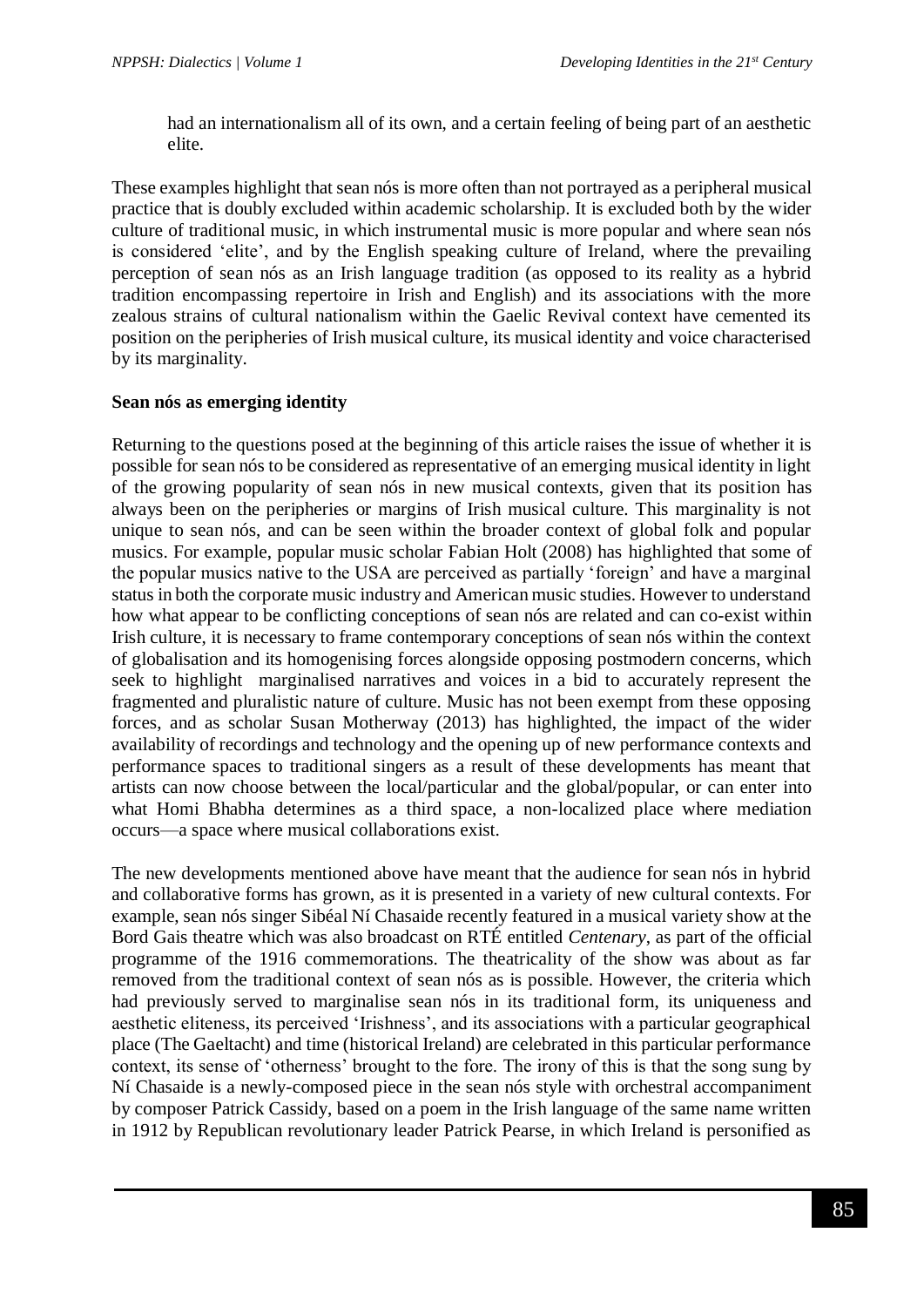an old woman who has lost her former glory and dignity. Once again, Bohlman's (2008, p. 108) paradox of alterity is at play here, where 'new' in this musical instance 'is not so much the product of historical change as it is of engagement with the displacement and disruption produced by alterity'.

Framing the contemporary development of sean nós within the context of the dual forces of postmodernism and globalisation enables us to understand how it can be considered as an emerging identity in the musical sense, in its extension beyond the boundaries of its traditional practice to create new performance contexts and opportunities for musical developments and collaborations, which has resulted in a larger public interest in contemporary sean nós music. However, as the previous musical example demonstrates, its representation as an emerging identity is contingent on its perception as an outsider in the mainstream musical culture of Ireland. It is through the voicing and representation of 'otherness' that sean nós as an emerging identity is characterised in the postmodern context.

This musical example demonstrates some of the limitations of Bhabha's third space theory, which Fabian Holt (2008, p. 46) has highlighted in his approach to American popular music studies, in that the marginal or postcolonial subject is being 'othered' rather than being brought into closer contact with the centre. Holt (2008, p. 46) instead conceptualizes marginality as located 'in-between' musical and cultural categories, much like Bhabha. However his approach favours the working ethnographically as well as theoretically in order to give marginalised musics and voices the attention they deserve so that they do not remain isolated. What is interesting about this shift towards a more ethnographically-inflected theoretical approach is that it takes account the individual agency of the singer or the performer, not just in terms of their creative engagement with the music but also in terms of their influence on the shaping of musical identity. This enables us to view the 'otherness' of sean nós from another potential angle, as a possible deliberate artistic choice on behalf of the creative agent, and thus opens up the in between 'space' for musical collaborations between sean nós singers and contemporary composers, as the processual qualities of music are able to break the stasis that categories or genres produce (Holt, 2008, p. 45). Conceptualising the 'otherness' of sean nós in this way may go some way towards explaining how it can be considered as representative of both an emerging and marginal musical identity in contemporary Irish culture.

I have attempted to describe how sean nós can be considered as both an emerging and marginal identity in musical culture in Ireland, through tracing the development of its socio-historical trajectory and through an exploration of the new ways in which sean nós has developed in light of the twin influences on globalisation and postmodernism, drawing on a specific and very recent musical example to illustrate this. However, this does not explain how or why sean nós and contemporary art music collaborations occur from the perspective of musical identity. In order to do this, it is necessary to draw our attention to the development of contemporary art music in Ireland, paying particular attention to the discourse of marginality within this development.

## **Contemporary music: history and discourse**

A struggle for recognition and a deep self-awareness of its peripheral status has characterised the history and environment of Irish contemporary art music. This status is the result of postcolonial prejudices against the genre, prejudices which were subsequently cemented into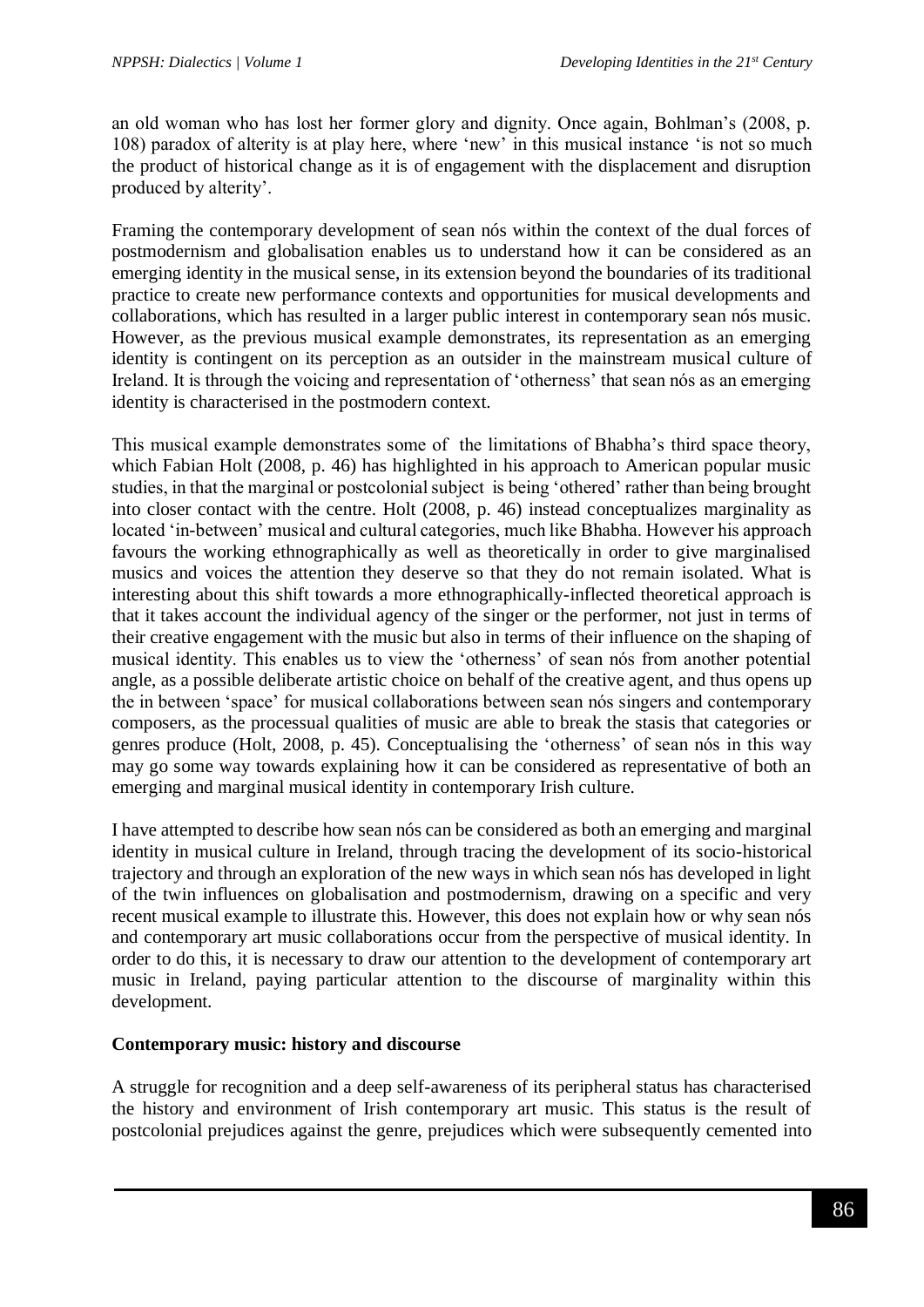government policies, state institutions and national cultural development programmes during the establishment of the Free State. One only has to take a cursory glance at Arts Council funding allocations for contemporary music to see that although steadily improving, this is still the case. As composer Raymond Deane (1995, p. 200) has proposed in an essay tellingly titled 'The Honour of Non-Existence: Classical Composers in Irish Society', a new elitism within Irish society emerged in the late twentieth century which elevated popular, traditional and commercially friendly forms of music. He claimed that this musical elitism 'has the net result of stultifying the growth and dissemination of classical 'contemporary' music (whether or not that music chooses to incorporate elements of cultural crossover), rather than celebrating the diversity of musical possibilities' (Deane, 1995, p. 210). Furthermore, Harry White has argued that postcolonial culture actively sought to displace classical music (which was deemed too colonial to be included in the development of a national musical culture) with traditional music, an endeavour which coupled with the dominance of the Irish literary revival of the late nineteenth and early twentieth centuries served to marginalise and hinder the development of art music in Ireland (White, 1998, 2008, 2014). The recurring theme of traditional music versus contemporary art music has permeated and divided musicological discourse on Irish musical culture, and claims of essentialism have been ascribed to those on both sides of the debate. This dichotomy is naturally problematic to discussions of collaborations between sean nós and contemporary music.

In a bid to restructure this theoretical binarism within the context of contemporary musical culture, I will turn to another musical example. The work in question is by Irish contemporary composer Donnacha Dennehy, entitled *Grá agus Bás*, a collaborative composition originally written for the contemporary music group Crash Ensemble and sean nós singer Iarla Ó Lionáird in 2007. The piece uses the voice of Ó Lionáird as the starting point not only for the vocal lines of Dennehy's work, but for the textures that support them, something which appears to permeate not only the musical material but also other aspects of the compositional process as well, such as the matter of notating this type of music. In an interview with composer Dave Flynn, Dennehy elaborates on this aspect and on the influence working with a sean nós singer has on the compositional process:

One great thing was having Iarla there, so often the way he sang would influence the way they were playing it […] I remember the first time doing it, I was very insistent about particular ways of doing it and I wonder whether I've put all that into the notation. I keep on updating the notation so that it can be possibly done by others at different stages, because there was so much that I was saying verbally as well that I have updated into the notation so that each time you come back to it you haven't forgotten it then, because when you've written it first you're so fresh about exactly what you want. (Interview with Donnacha Dennehy conducted by Dave Flynn, March 6, 2009, from Dave Flynn (2011, p. 60). *Traditional Irish Music: A Path to New Music.* PhD thesis, DIT.)

Flynn (2011, p. 60), in his analysis of the piece in his PhD thesis, points out that there are a number of places where the members of the ensemble are required to imitate  $\acute{o}$  Lionáird's sean nós singing style, and that the instrumental parts are littered with grace notes which echo Ó Lionáird's ornamentation. In addition, he notes that the dynamic markings and the instruction to swell on certain notes throughout the piece are also a clear imitation of Ó Lionáird's general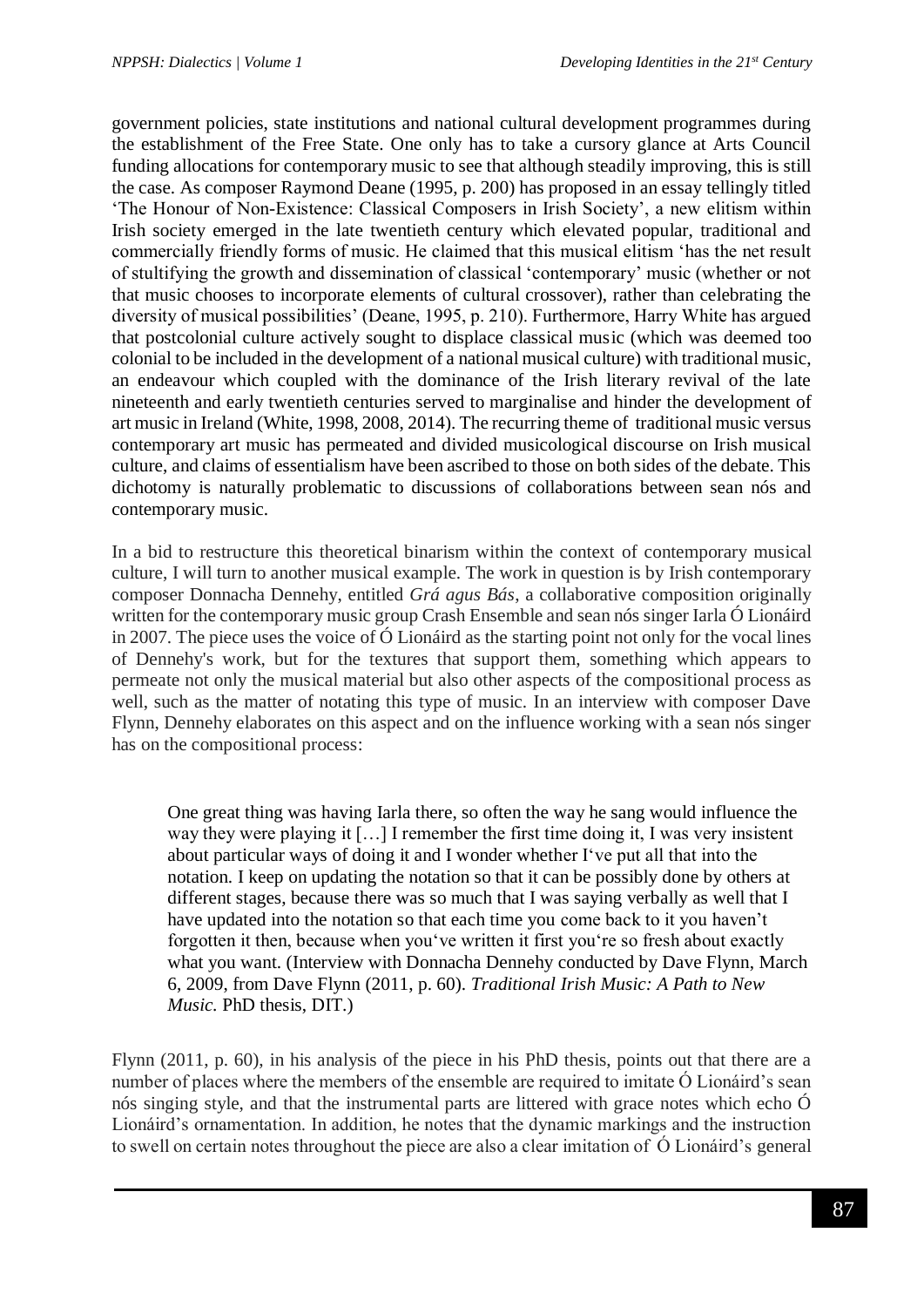singing approach (Flynn, 2011, p. 60). This is clear evidence that the compositional process worked in both directions, with singer and composer collaboratively creating the piece in the process of musical practice and the exchange of musical ideas. What does this type of collaborative musical work mean for the traditional music/contemporary music dichotomy? More importantly, how can such a work represent sean nós as both a marginalised and emerging musical identity?

Returning to Holt's (2008, p. 46) concept of locating marginalised musics 'in-between' cultural categories and genres (what he terms 'in-between poetics') may provide a means by which to eschew the binarisms of critical thinking. It is within this 'in-between' space in which the processual qualities of music are able to mediate core-boundary models that the use of sean nós songs and singing in contemporary music is of interest from an identity perspective, as it is within this space that musical collaborations occur and there is room for a pattern of marginality to emerge, one in which the 'hidden' or marginal voice of sean nós finds a new space and expression within a genre which has remained on the periphery of Irish musical culture. The concept of an 'in-betweenness' offers a conceptual framework in which music at the borders or boundaries of its own tradition or practice can find new ways to mediate its marginality and 'otherness' and to negotiate musical identity. Thus marginality as a concept functions creatively within these collaborations, finding a space for a new or 'emerging' voice to be articulated in the process. However, while this concept allows musical collaborations between sean nós and contemporary music to inhabit an area within Irish musical culture, the final question of what the implications of an emerging voice on a peripheral art form might mean for previous conceptions of Irish musical identity remains to be addressed. The final section of this article will address this issue and offer some possible theoretical directions for negotiating the complex question of musical identity in this music.

## **Musical identity: some directions**

Drawing once again on the area of popular music studies, Simon Frith (1996) offers an alternative way of conceptualising musical identity within popular music, a way which seeks to move away from interpretive frameworks that express identity in music as purely representative. He suggests that music creates identity in the process of its performance. He states that 'the aesthetic question about postmodern music concerns not meanings their interpretations—identity translated into discursive forms which have to be decoded- but mutual enactment, identity produced in performance' (Frith, 1996, p. 115). While Frith sees this framework as being particularity applicable for popular music, this way of conceptualising musical identity is useful in the context of collaborations between sean nós and contemporary music as well for a number of different reasons. Firstly, this conceptualisation allows space for the articulation of multiple or concurrent identities within a musical work, as it is how the music works to form identity (i.e. the performance or process of music making) that stays the same. Its emphasis on music as process and music as performance also offers the possibility of creating a new set of aesthetic standards by which the value of these new musical works can be assessed, standards which are better suited to the experimental and improvisatory nature of collaborations between sean nós and contemporary music. While Frith's framework is not without flaws, his approach to music as a creator of identity within enactment offers a solution to the problem of negotiating the multiple identities and socio-historical discourses of the individual practices of sean nós and contemporary music, as well offering a way in which to mediate musical differences.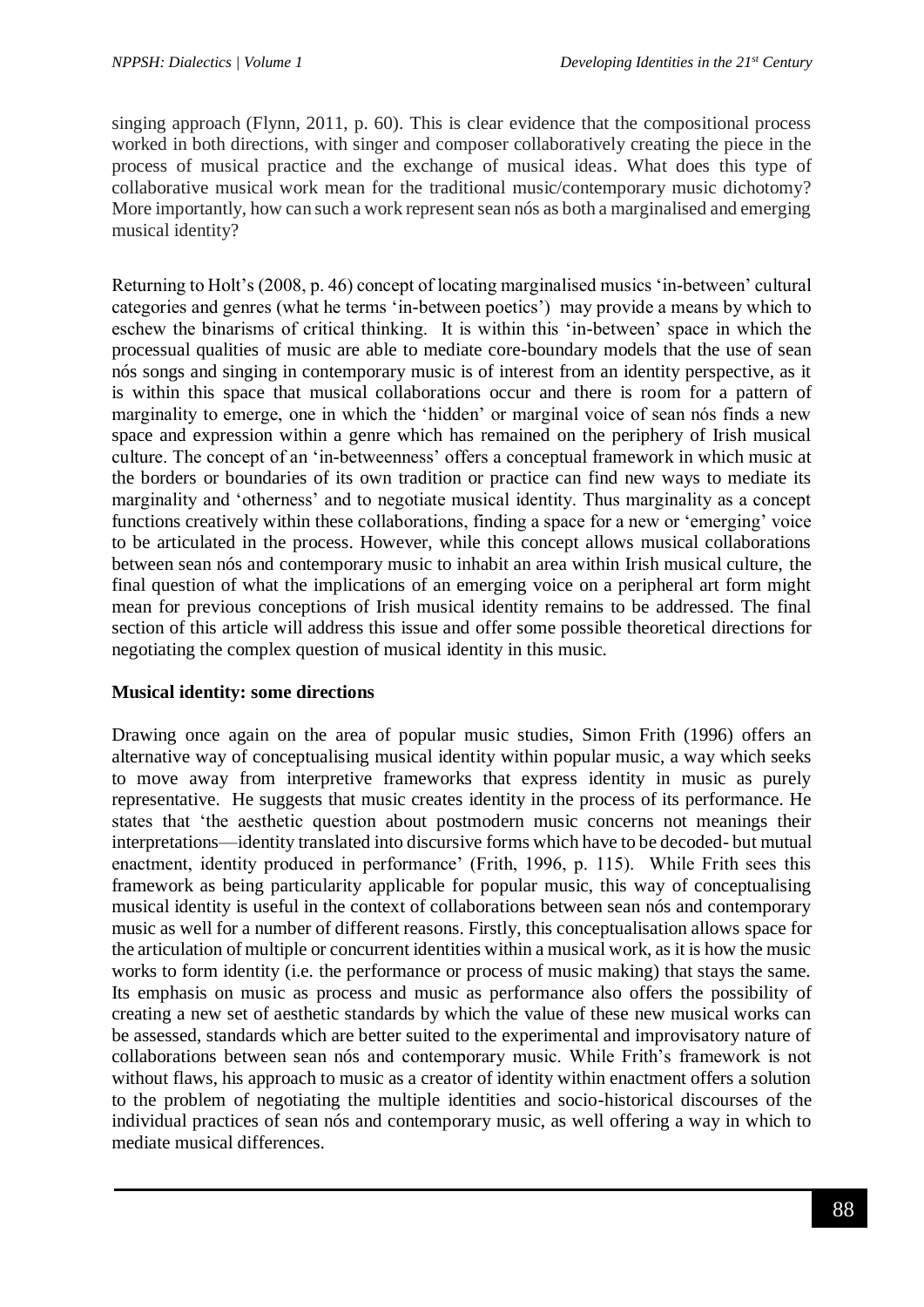Another interesting route for conceptualising identity in music draws on theories of marginality, more specifically the ideas of Adam Weisberger's 'Marginality and its Directions' (1992). Although perhaps an outdated text at this stage, Weisberger's categories of marginality and his belief that ambivalence is the foundation of marginality facilitates the idea of transformation within marginality as a concept. In his 'transcendence' category of marginality, ambivalence in identity is resolved by overcoming the opposition of two cultures by means of a third orientation—similar to Bhabha's concept of a third space. Taking this idea, it could be argued that the collaboration between two marginalities (i.e. that of sean nós and of contemporary music) creates a double ambivalence and that when two marginalities come together they create a kind of transcendence, opening up a new web of musical interconnections and conversations. This idea also facilitates identity creation in music and ties in with Frith's conception as music as process, performance and ultimately music as connection.

## **Issues of musicological thinking**

While the theoretical directions discussed all offer possible solutions to the problem of conceptualising and negotiating music and identity, the points raised by Frith (1996, p. 114- 19) in relation to the way music scholars speak about musical identity in musicology and ethnomusicology, combined with the discussion of musical collaborations which are very new and contemporary brings into question the suitability of existing musicological discourse and the theoretical and descriptive framework used by musicology in relation to identity. Unlike Irish literature, where a solid and nuanced theoretical framework has developed and can confidently analyse the Irish vernacular style of Anne Enright, Colm Tóibín and others (Gibbons, 2015, 1996; Cleary, 2004, 2007), the theoretical framework for discussing identity in sean nós and contemporary music is lacking, partly because these collaborations are so new and partly because the language and frameworks used to negotiate identity in Irish musical culture lag behind other disciplines in terms of innovation and adaptation of new modes of thinking. Highlighting this in relation to my specific research interest of sean nós and contemporary music demonstrates the need for musicology to update its modes of thinking in relation to musical identity, if it is to ensure its ongoing relevance as an academic discipline in the future, something which has not gone unnoticed in recent years by musicologists and ethnomusicologists (Bohlman, 2008; Cook, 2008; Taylor, 2007).

## **Conclusion**

Although impossible to give a complete account of the socio-historical trajectories of sean nós and contemporary music or a full explanation of how and why these two traditions have come together, in choosing to highlight a small aspect of this largely unexplored musical territory I hope to have offered some new perspectives on the concepts of emerging and marginal identity within music, by seeking to understand and deconstruct these concepts within the specific context of collaborations between sean nós and contemporary music. This has been an exploratory paper which does not claim to offer concrete findings, rather it tentatively suggests that a renewed focus on an interdisciplinary approach which encompasses the social, political and cultural contexts and importance of music and musical identity in relation to other areas of the arts and humanities is critical to the ongoing development and expansion of the discipline. It stands to reason that concentrating not only on what is combined, but also on what has been left out and what can arise from that interplay in-between is perhaps a fruitful place to begin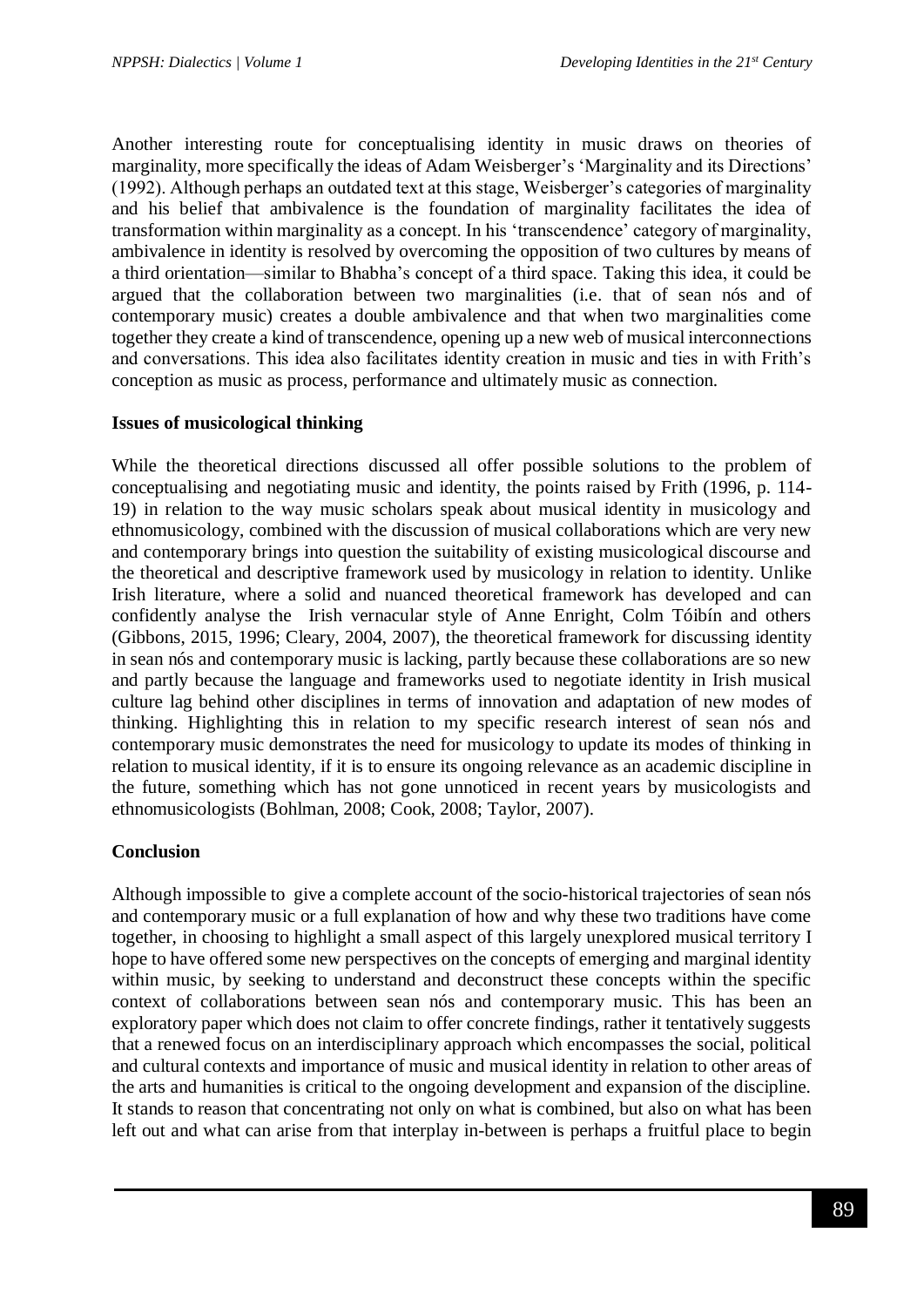our interesting journey into new musical territories in the wake of worldwide political and cultural change in 2016.

#### **Bibliography**

Bhabha, H. K. (2004). *The Location of Culture*. London: Routledge.

- Bohlman, P. V. (2008). Other Ethnomusicologies, Another Musicology: The Serious Play of Disciplinary Alterity. In: H. Stobart, ed. *The new (Ethno)musicologies*. Lanham, Maryland: The Scarecrow Press Inc. pp. 95-116.
- Carolan, N. (2007). Introduction. In: A. Clune, ed. 2007. *Dear Far-Voiced Veteran: Essays in Honour of Tom Munnelly.* Clare: The Old Kilfarboy Society. pp. i-xv.
- Cook, N. (2008). We Are All (Ethno)musicologists Now. In: Stobart, H., ed. *The new (Ethno)musicologies*. Lanham, Maryland: The Scarecrow Press Inc. pp. 48-70.
- Costello, É. (2015). *Sean-nós singing and Oireachtas na Gaeilge: identity, romantic nationalism, and the agency of the Gaeltacht community nexus. PhD thesis, University* of Limerick. Available at: [https://ulir.ul.ie/bitstream/handle/10344/4873/Costello\\_2015\\_sean.pdf?sequence=6](https://ulir.ul.ie/bitstream/handle/10344/4873/Costello_2015_sean.pdf?sequence=6) [Accessed 5th October, 2016].
- Cleary, J. (2007). *Outrageous Fortune: Capital and Culture in Modern Ireland.* Dublin: Field Day Publications.
- —. (2004). Towards a Materialist-Formalist History of Twentieth-Century Irish Literature. *Boundary*. Volume 2, Issue 31. pp. 207-241.
- Deane, R. (1995). The Honour of Non-Existence: Classical Composers in Irish Society. In: G. Gillen, and H. White, eds. *Music and Irish Cultural History: Irish Musical Studies Volume 3.* Dublin: Irish Academic Press. pp. 199-211.
- —. (June 2005). Exploding the Continuum The utopia of unbroken tradition. *The Republic: A Journal of Contemporary & Historical Debate* [online]. Issue 4. Available at: <http://www.theirelandinstitute.com/republic/04/contents004.html> [Accessed 10th October, 2016].
- Dwyer, B. (2014). *Different Voices: Irish Music and Music in Ireland*. Germany: Volke Verlag.
- Frith, S. (1996). Music and Identity. In: S. Hall, and P. du Gay, eds. *Questions of Cultural Identity*. California and London: Sage Publications.
- Flynn, D. (2011). *Traditional Irish Music: A Path to New Music*. PhD thesis, Dublin Institute of Technology. Available at: [http://www.irishmemoryorchestra.com/uploads/9/7/5/4/9754549/dave\\_flynn\\_phd\\_-](http://www.irishmemoryorchestra.com/uploads/9/7/5/4/9754549/dave_flynn_phd_-_traditional_irish_music_a_path_to_new_music.pdf)